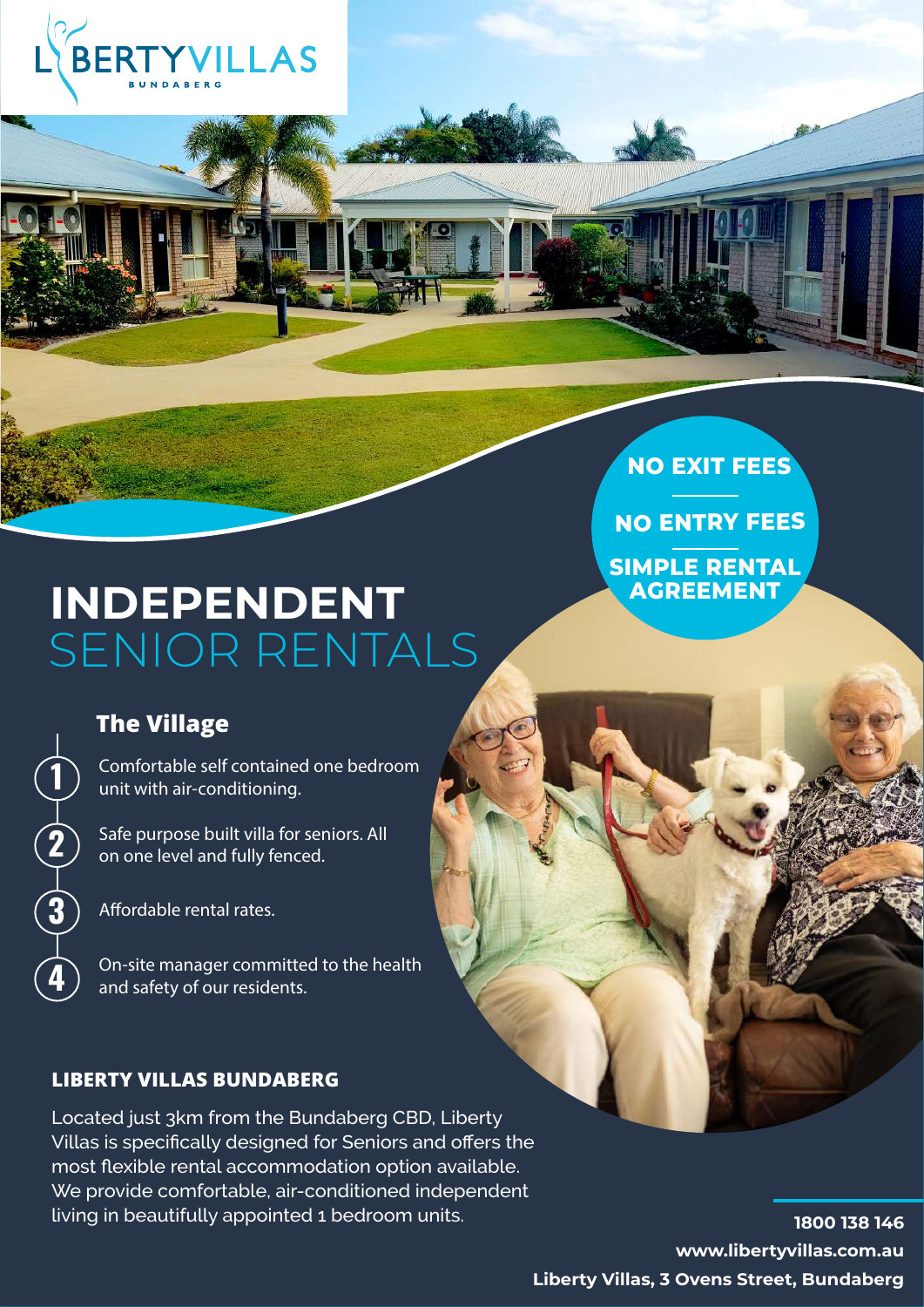



# **SAFE, COMFORTABLE** SELF CATERED ROOMS **IN LIBERTY**



## **The Facilities and Room**

- $\blacksquare$  independent living villas, each with: air-conditioning, kitchen, lounge room, bathroom with laundry space, built in robes.
- Spacious Community Centre featuring: adjoining deck, kitchen, recreation room, library area, consulting room, computer access, pool table.





**124 INDEPENDENT LIVING VILLAS**

- **Pet friendly villas. All** residents have the ability to apply for a villa with a single pet.
- **A** fully furnished, self-contained 2 bedroom hospitality suite has been provided for visiting guests or families. A fee will apply for bookings.
- **An emergency call system known** as Vitalcall has been installed throughout the complex. It is operated by an independent and external company. Your unit has been fitted with an emergency button for activation in the case of an emergency within your own unit to alert the Vitalcall response centre to arrange dispatch of an ambulance.

### **CALL TODAY TO BOOK AN INSPECTION**

### **www.libertyvillas.com.au 1800 138 146 Liberty Villas, 3 Ovens Street, Bundaberg**